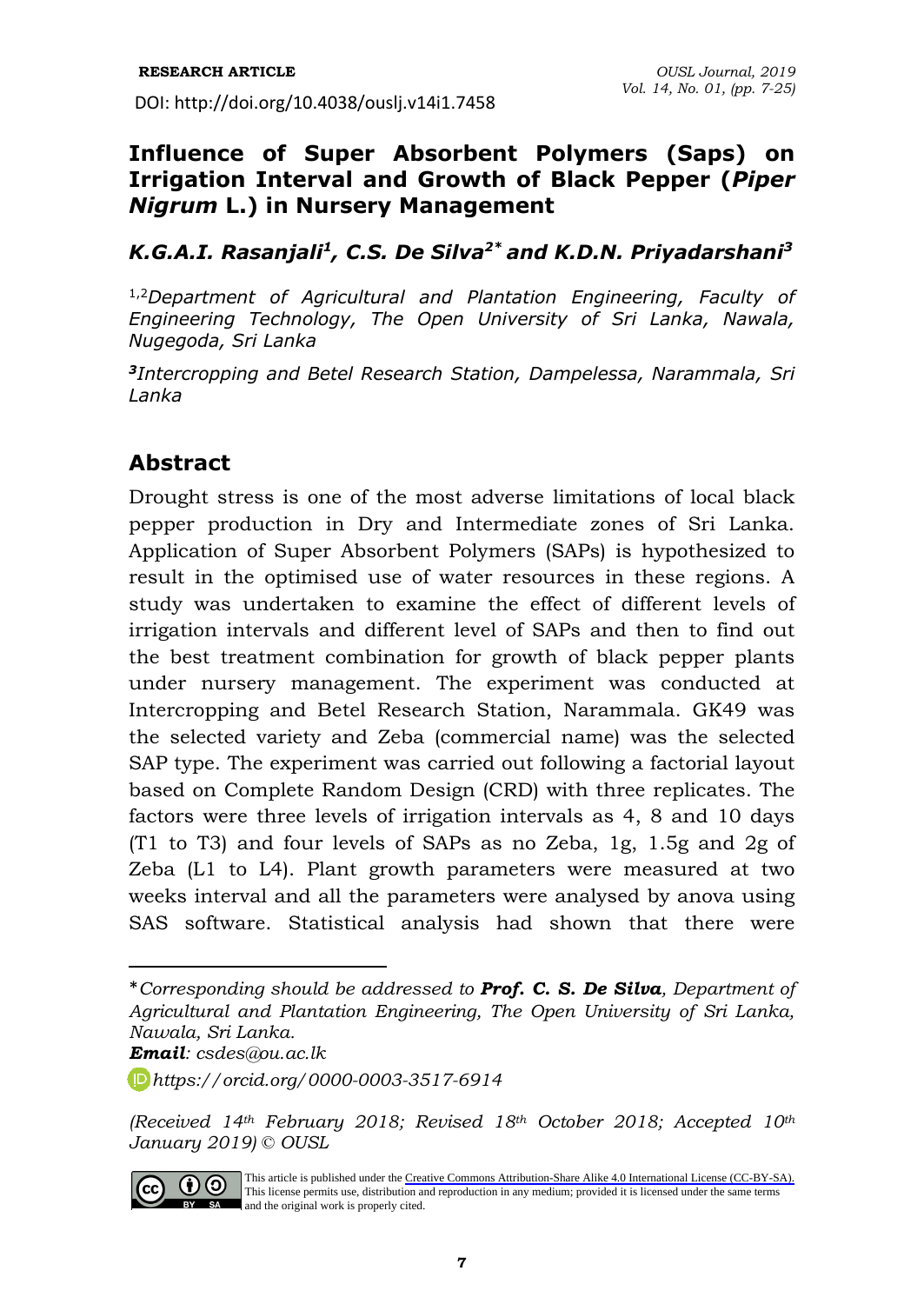significant effects (P<0.05) of main factors and their interactions on plant parameters. Plant parameters were decreased with decreased Zeba amount and increased irrigation interval. In this study 2g of Zeba with 4 and 8 days irrigation interval (L4T1, L4T2) and 1.5g of Zeba with 4 days of irrigation interval (L3T1) treatments were the better treatments. However, considering the cost effectiveness 2g of Zeba with 8 days irrigation interval (L4T2) treatment is recommended as the best treatment for increasing plant performances and decreasing water stress conditions to the plant. Therefore, the results of this study showed that SAPs can store and absorb a considerable amount of water and reduce unfavourable effects of water shortage on black pepper plants in nursery management.

**Key words:** Black Pepper, Irrigation interval, Plant parameters, Super Absorbent Polymers, Water stress.

# **Introduction**

### *Background and justification*

Black pepper (*Piper nigrum* L.) is a member of the [Piperaceae](https://en.wikipedia.org/wiki/Piperaceae) family. Pepper is a perennial evergreen climbing vine, cultivated for its [fruit,](https://en.wikipedia.org/wiki/Fruit) which is usually dried and used as a [spice](https://en.wikipedia.org/wiki/Spice) and [seasoning.](https://en.wikipedia.org/wiki/Seasoning) Black pepper is considered as the 'King of Spices' due to its high demand in the global context and also referred as 'Black gold' due to its higher prized trade. Black pepper is economically the most important and the most widely used spice crop of the world (Ravindran, 2000). Black pepper oil distilled from the fruits was used in perfumery. Export volume of Black pepper in Sri Lanka has increased from 7930 MT in 2014 to 16,656 MT in 2015 and export earnings have increased by 116% over previous years from Rs.Mn 9,029 to Rs.Mn, 19,543 in 2015 (DEA, 2015). India was the main buyer of pepper from Sri Lanka and purchases comprised of 54% of pepper export in 2015 (DEA, 2015). Black pepper is imported usually for value addition purposes when local raw materials is inadequate and the low import of pepper in 2015 indicate that the value-addition companies have largely used local black pepper for their industries (DEA, 2015).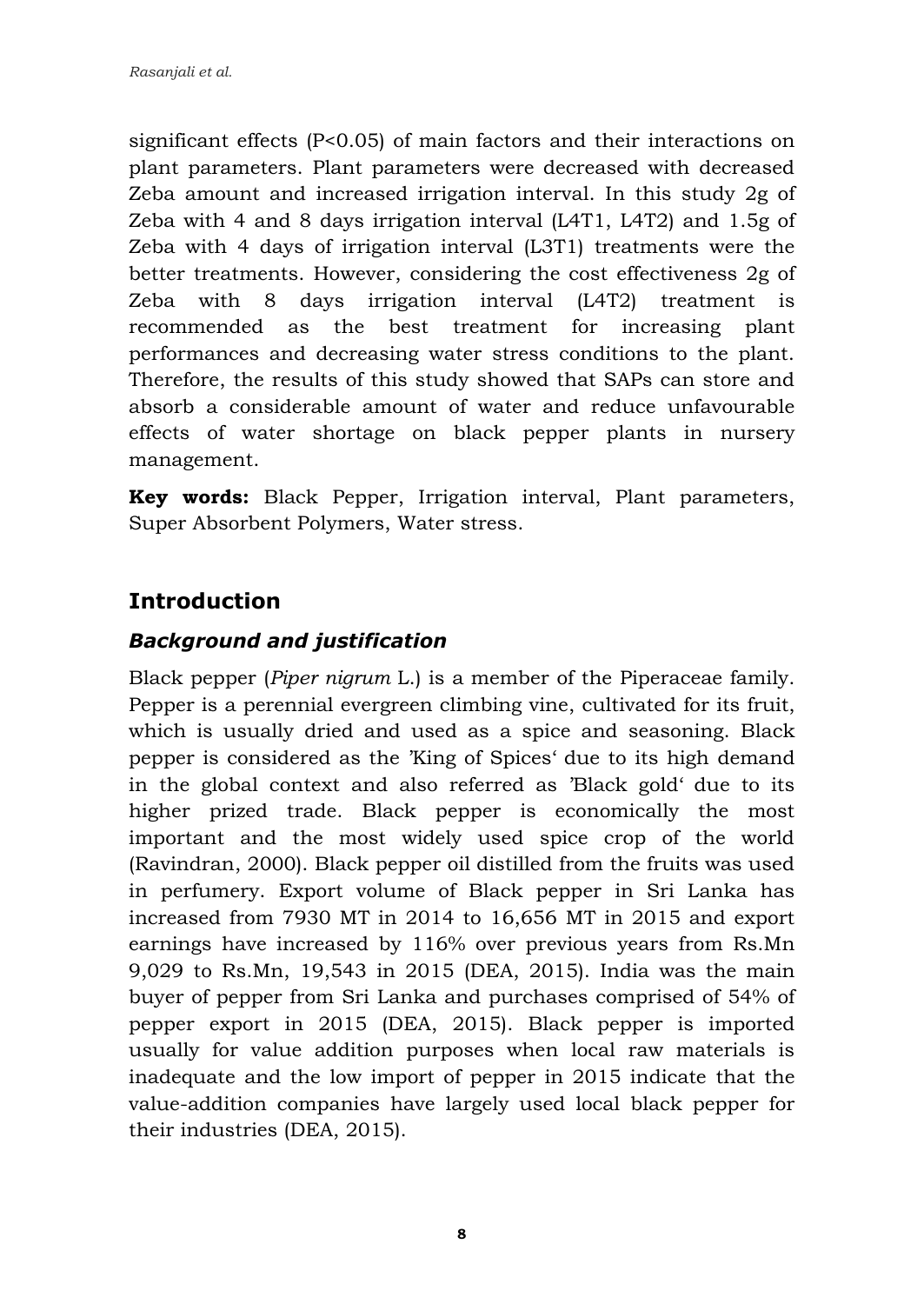In Sri Lanka, pepper is mostly grown in low and mid country wet and intermediate agro-climatic zones. Pepper is cultivated in an area of 31,997 ha (DEA, 2013). The spiciness of black pepper is due to the chemical [piperine.](https://en.wikipedia.org/wiki/Piperine) Sri Lankan black pepper contains a higher amount of piperine which influences a premium price in international spice trade. High yielding ten local pepper selections have been identified by the Department of Export Agriculture of Sri Lanka, considering the characteristics such as high pungency, bold berries, continuous bearing habit, resistance to pest and diseases, etc. They are IW5, MB12, MW18, MW21, GK49, KW3O, KW31, KW33, TG7 and DM7. In addition to local types, two high yielding cultivars namely, Panniyur -1 (PAN) from India and Kuching (KU) from Malaysia were introduced to Sri Lanka in the 1970s. Butawerala, Dingirala and Kohukumburerala are high yielding hybrids which were newly released in 2015 (DEA, 2011).

Today, environmental conditions are so unpredictable due to climate change impacts and global warming. Recent studies using general circulation models, predicted increased temperature by 2050 in all regions of Sri Lanka which would induce high soil moisture deficit (De Silva *et al,* 2007). According to the Second National Communication (2011), in Sri Lanka temperature is expected to rise from 1.1– 2.4 °C by 2100, depending on the emission scenario. The trends for mean surface temperatures show a trend of 2.6  $\mathrm{C}/100$ years on average in annual average maximum temperature and 1.7  $\rm{O}$  / 100 years for annual average minimum temperature in Sri Lanka. [Jiang and Huang \(2001\)](../../../../../../../../../../../Admin/Desktop/newly%20downloaded%20iresha/Effcet%20on%20yield/Frontiers%20_%20Food%20Legumes%20and%20Rising%20Temperatures_%20Effects,%20Adaptive%20Functional%20Mechanisms%20Specific%20to%20Reproductive%20Growth%20Stage%20and%20Strategies%20to%20Improve%20Heat%20Tolerance%20_%20Plant%20Science.html) reported that the increased frequency of temperature stress can disrupt the physiological processes of plants resulting in photosynthetic inhibition, lowered nitrogen anabolism and higher protein catabolism. Many researches stated that the temperature stress influenced on vegetative growth of crops and furthermore, Bita [and Gerats](../../../../../../../../../../../Admin/Desktop/newly%20downloaded%20iresha/Effcet%20on%20yield/Frontiers%20_%20Food%20Legumes%20and%20Rising%20Temperatures_%20Effects,%20Adaptive%20Functional%20Mechanisms%20Specific%20to%20Reproductive%20Growth%20Stage%20and%20Strategies%20to%20Improve%20Heat%20Tolerance%20_%20Plant%20Science.html) (2013) reported that the vegetative plant parts show various morphological symptoms in response to heat stress. Water stress is also one of the major factors that influenced crop cultivations. Hatfield *et al.,* (2015) reported that the growth and development of plants are affected by decrease in rain fall due to water stress. In the dry zone it is predicted by HadCM3 general circulation model that there would be a decrease in rainfall and an increase in soil moisture deficit, which would demand high irrigation water requirement (De *Silva et al.,* 2007).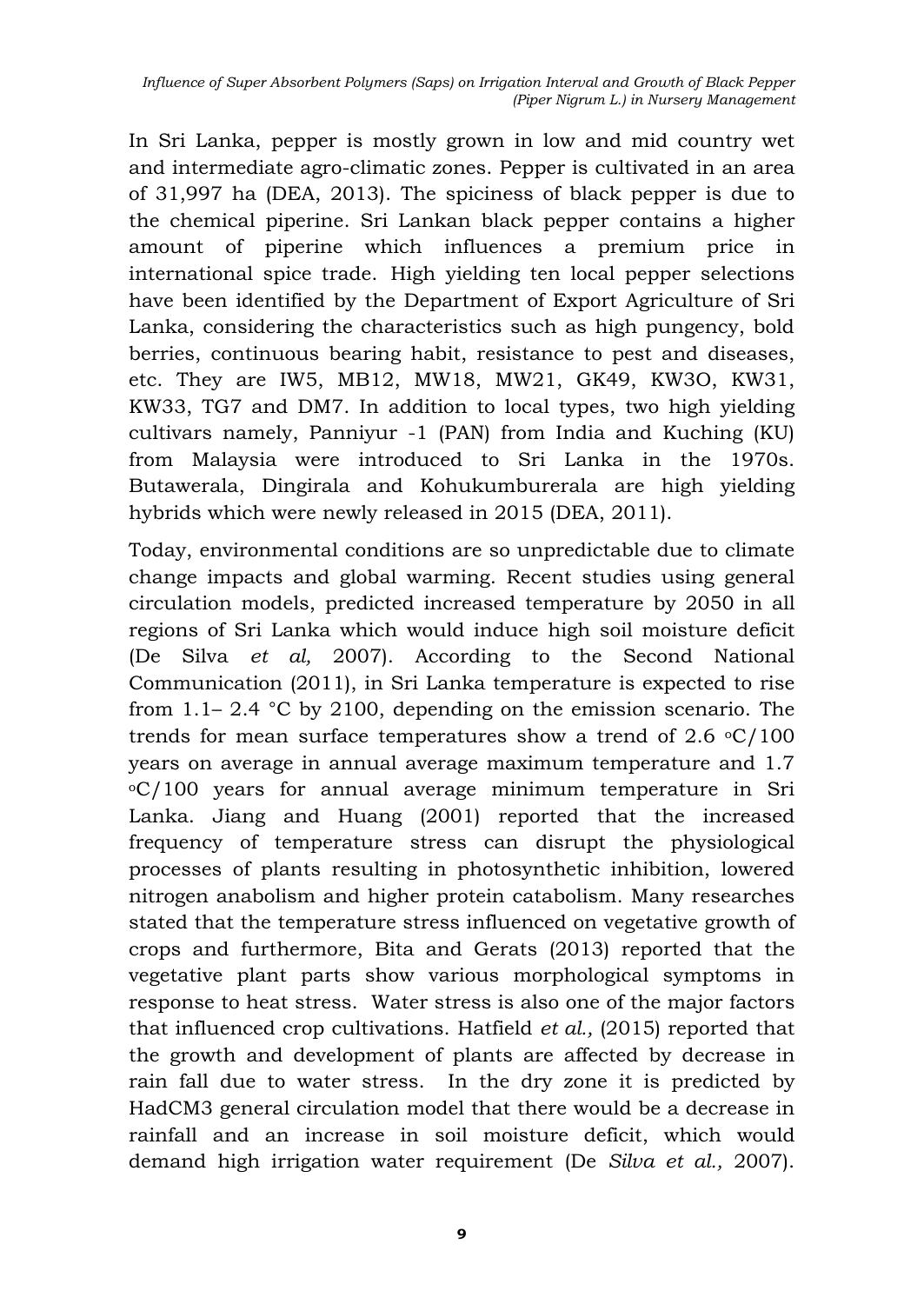According to the historical precipitation records over the monsoon regions around the globe, Kitoh *et al.,* (2013) reported of a decreasing trend in the global land monsoon precipitation over the last half of the 20th century. When there is inadequate irrigation water plants will undergo stress and the productivity will be reduced. Therefore, it is essential to identify adaptation measures to cope with the situation. A crop like pepper needs regular watering to produce a high-quality product. Drought stress limits the plant growth of black pepper and creates difficulties in the nursery management. Areas with prolonged drought may not be suitable for cultivation unless there are adequate facilities for irrigation. Prevalence of sufficient rainfall during the flowering season is essential to ensure maximum pollination. Current climatic changes are increasing the incidence and severity of droughts. De Zoysa *et al.,* in 2014 reported that, in 2011 approximately 55% of the land area, mostly in the dry and intermediate zones, received less than 10% of the normal rainfall. Yazadani *et al.,* (2007) reported that during severe droughts, when there was no water in the irrigation channels in the dry zone crops would fail. Panniyur has a good ability to tolerate drought conditions. But its quality is low and the incidence of diseases is high when compared with the local types (DEA 2011). Therefore, Sri Lanka pays much attention to promote local types. But the problem is its low drought tolerance ability. Dishani and De Silva (2016) reported that the farmers face problems regarding the availability of groundwater for agriculture when droughts are frequent. Therefore, effective and efficient water management is vital to overcome all these problems. Superabsorbent Polymers (SAPs) are more important in regions where water availability is insufficient (Maboko, 2006 and Monnig, 2005) and furthermore, Huttermann *et al.,* (1999) reported that the SAPs prolonged water available for plant use when irrigation stopped. Yazdani *et al.,* (2007) reported that using SAP in drought stress and water shortage conditions can improve the yield of soybean. Furthermore, Allahdadi (2002) reported that the SAPs compound help to increase the amount of available moisture and to reduce water stress of plants resulting in increased growth and plant performance.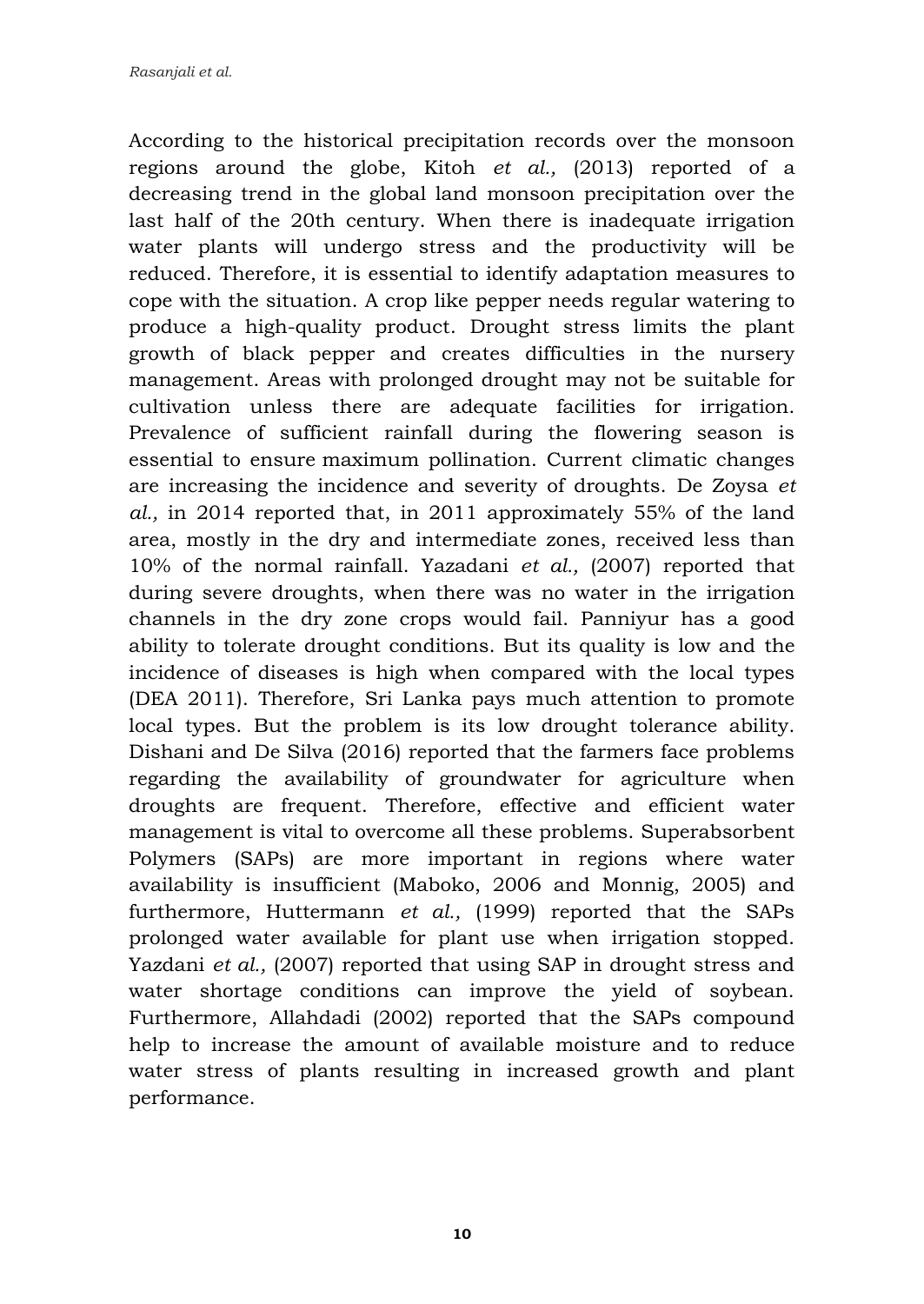### *Super Absorbent Polymers (SAPs)*

Super Absorbent Polymers have been established as a soil conditioner to reduce soil water loss and to increase crop growth. They can absorb and retain 1000 times more water than their original size and weight (Sojka and Entry, 2000). In this study SAPs were used to conserve the soil moisture so that irrigation interval could be increased to better use the limited irrigation water.

SAPs have been established as soil conditioner and it is vital to reduce soil water loss and increase crop yield. They are hydrophilic in nature and can retain water to 1000 times of its weight. As an environmental protection material, it is totally non-toxic, harmless and non-polluting. SAPs are used in agriculture for soil water retention, seed coating, soil-less cultivation, artificial turf, etc. It is important for improving seed germination and giving plants an early, healthy start, saving irrigation water and increasing crop and fruit yield. When water comes into contact with one of these polymeric chains of SAPs, it is drawn into the molecule by osmosis. Water rapidly migrates into the interior of the Super Absorbent Polymer (SAPs) network where it is stored. As the soil dries out, the polymer then releases up to 95% of the absorbed water back into the soil. SAPs are produced from acrylic acid and a cross-linker by solution or suspension polymerization. The type and quantity of cross-linker control both the swelling capacity and gel modulus. SAP, absorbent polymers, absorbent gels, super soakers, gel crystals, are materials that swell in water to form a clear gel made up of separate, individual particles. The product can improve soil quality, preserve water and resist drought, producing a better environment for plants to grow and develop.

Therefore, a study was carried out to understand the influence of different weight of organic based Super Absorbent Polymer (Zeba) on irrigation intervals and to identify the best treatment combination of irrigation interval and weight of super absorbent polymer for growth of black pepper plants under nursery management.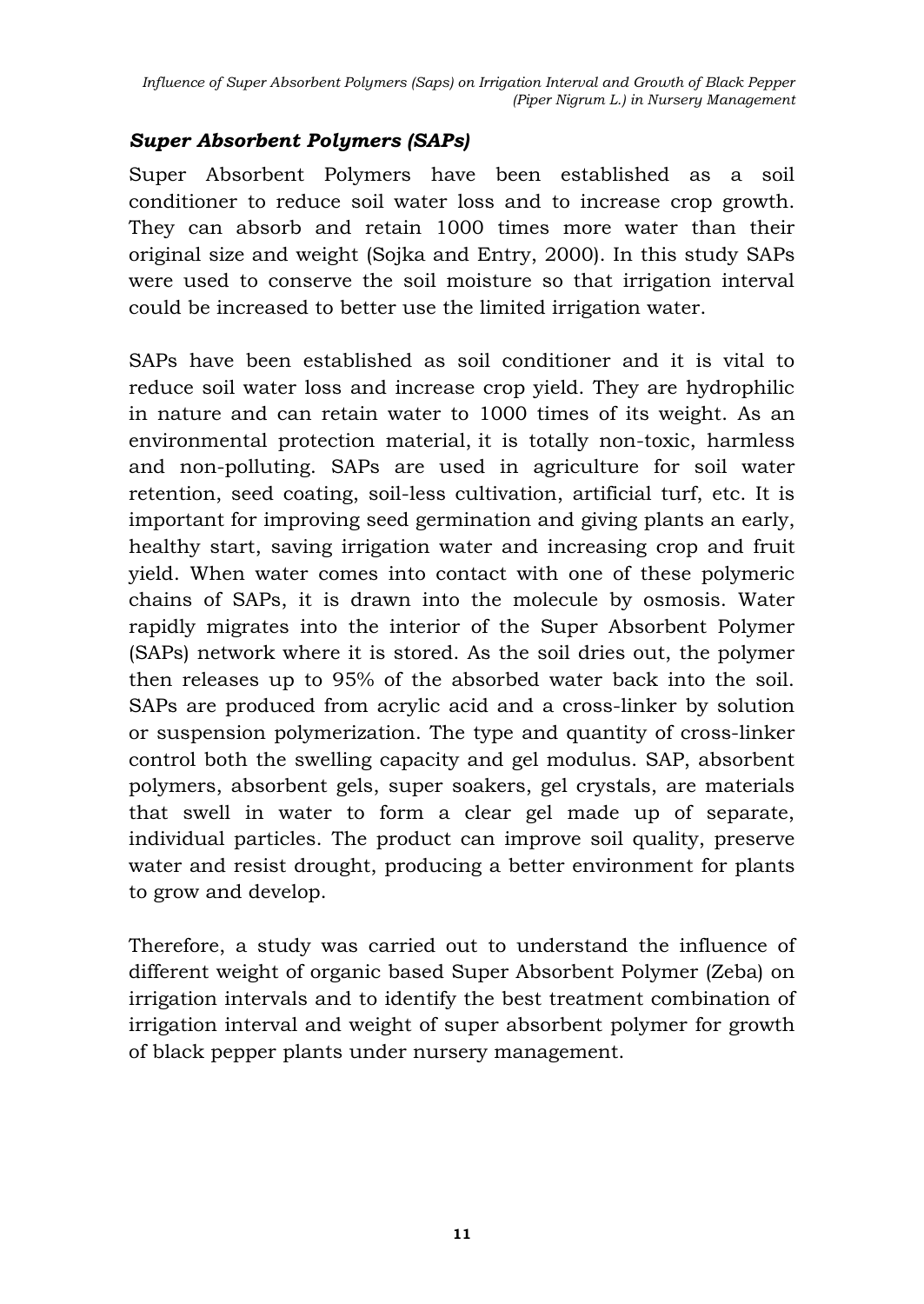# **Methodology**

The study was carried out in a plant house at the Intercropping and Betel Research station, Department of Export Agriculture, Narammala, Dampelessa from January to December 2017. Local Black pepper type GK49 was selected for the experiment. Nursery media was prepared by using equal parts of top soil, sand, cow manure and coir dust. Ground runners were used to take cuttings. Amount of water that needs to fulfil the field capacity was measured by using volume basis method and pressure plate apparatus (Cresswell *et al.,* 2008). Two nodal cuttings were used as planting material.

# *Preparation of black pepper cuttings*

Ground runners of GK49 were used to take two node cuttings using a sharp knife. Leaves which were located below the  $2<sup>nd</sup>$  node were removed and half of the leaf which was located at the first node was removed to reduce transpiration losses by plant. Cuttings were treated with a Captan fungicide (N-trichloromethylthio-4 cyclohexene-1) solution. Lower node was buried in the pot and the plants were immediately watered. The pots were kept in a propagator to induce shoot and root growth. Propagator was prepared in the plant house and 40 -50 % sunlight and 85 -95 % relative humidity were maintained. Propagator was opened after four weeks and the weeds were removed and sufficient amounts of water were added to the plants followed by closing the propagator for two more weeks and thereafter the polythene cover of the propagator was removed and plants were acclimatized to the environment. The plant house roof was covered using transparent polythene to avoid rainwater falling onto the plants.

# *Experimental design*

Treatments were arranged in a Completely Randomized Design (CRD) with three replicates as a pot experiment. Each replicate consisted of forty plants. There are two factors of irrigation interval (T) and four weights of Zeba (Organic based super absorbent polymer) (L). Three irrigation intervals were applied as 4 days, 8 days, and 10 days. Four weights of Zeba were applied as 1g per 1 kg of soil, 1.5 g per 1 kg of soil, 2 g per 1 kg of soil and for the control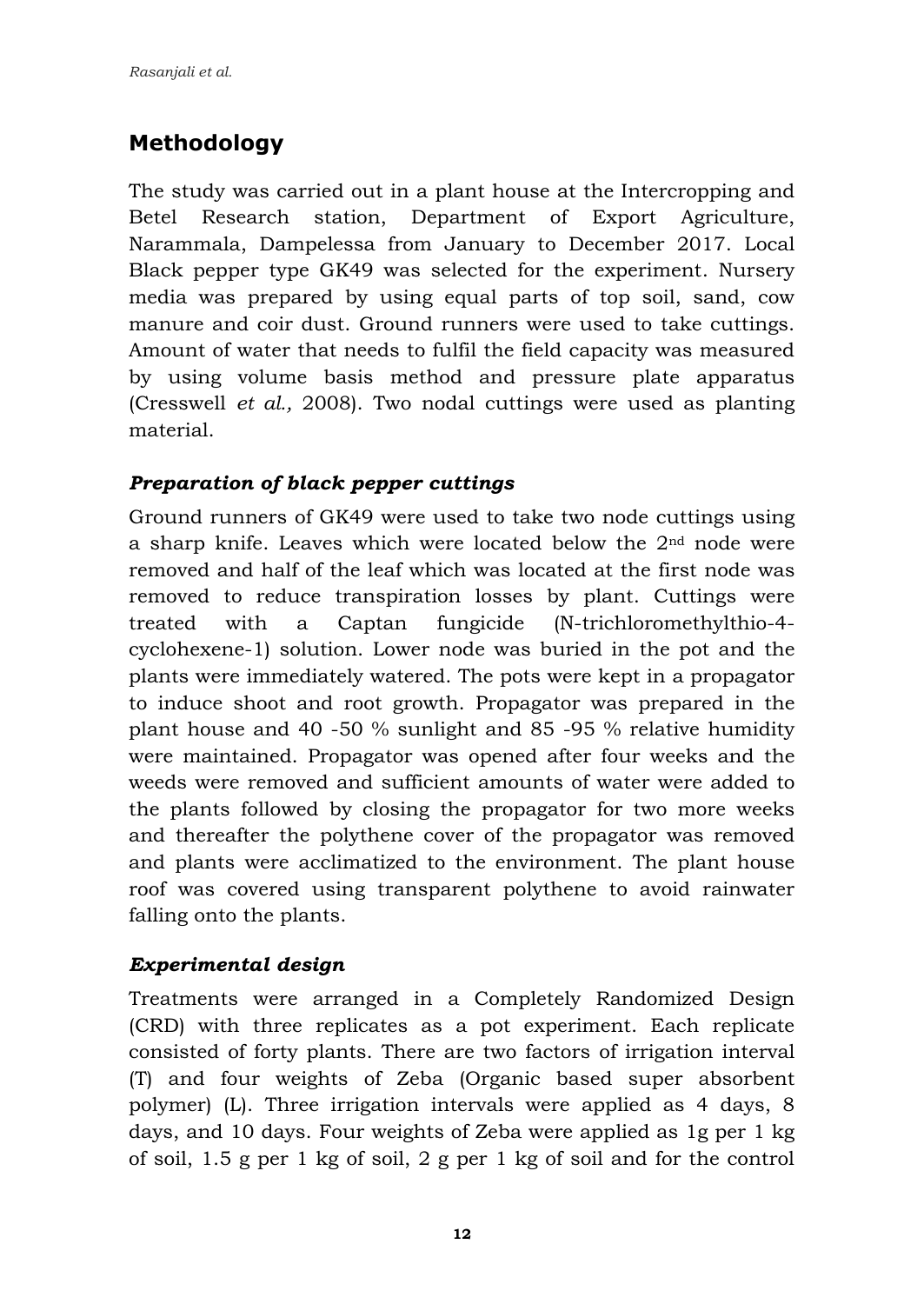without super absorbent polymers. There were twelve treatment combinations after combining three watering intervals and four weights of super absorbent polymers.





- 1. **L1T1**  No Zeba + 4 days of irrigation interval
- 2. **L2T1**  1g of Zeba per 1 kg of soil + 4 days of irrigation interval
- 3. **L3T1**  1.5g of Zeba per 1 kg of soil + 4 days of irrigation interval
- 4. **L4T1**  2g of Zeba per 1 kg of soil + 4 days of irrigation interval
- 5. **L1T2**  No Zeba + 8 days of irrigation interval
- 6. **L2T2** 1g of Zeba per 1kg of soil + 8 days of irrigation interval
- 7. **L3T2** 1.5g of Zeba per 1kg of soil + 8 days of irrigation interval
- 8. **L4T2**  2g of Zeba per 1kg of soil + 8 days of irrigation interval
- 9. **L1T3**  No Zeba + 10 days of irrigation interval
- 10. **L2T3** 1g of Zeba per 1kg of soil + 10 days of irrigation interval
- 11. **L3T3** 1.5g of Zeba per 1kg of soil + 10 days of irrigation interval
- 12. **L4T3**  2g of Zeba per 1kg of soil + 10 days of irrigation interval

### *Parameters collected*

Plant parameters, survival rate, height of the plat, number of leaves, number of roots, root length, shot fresh weight, shoot dry weight,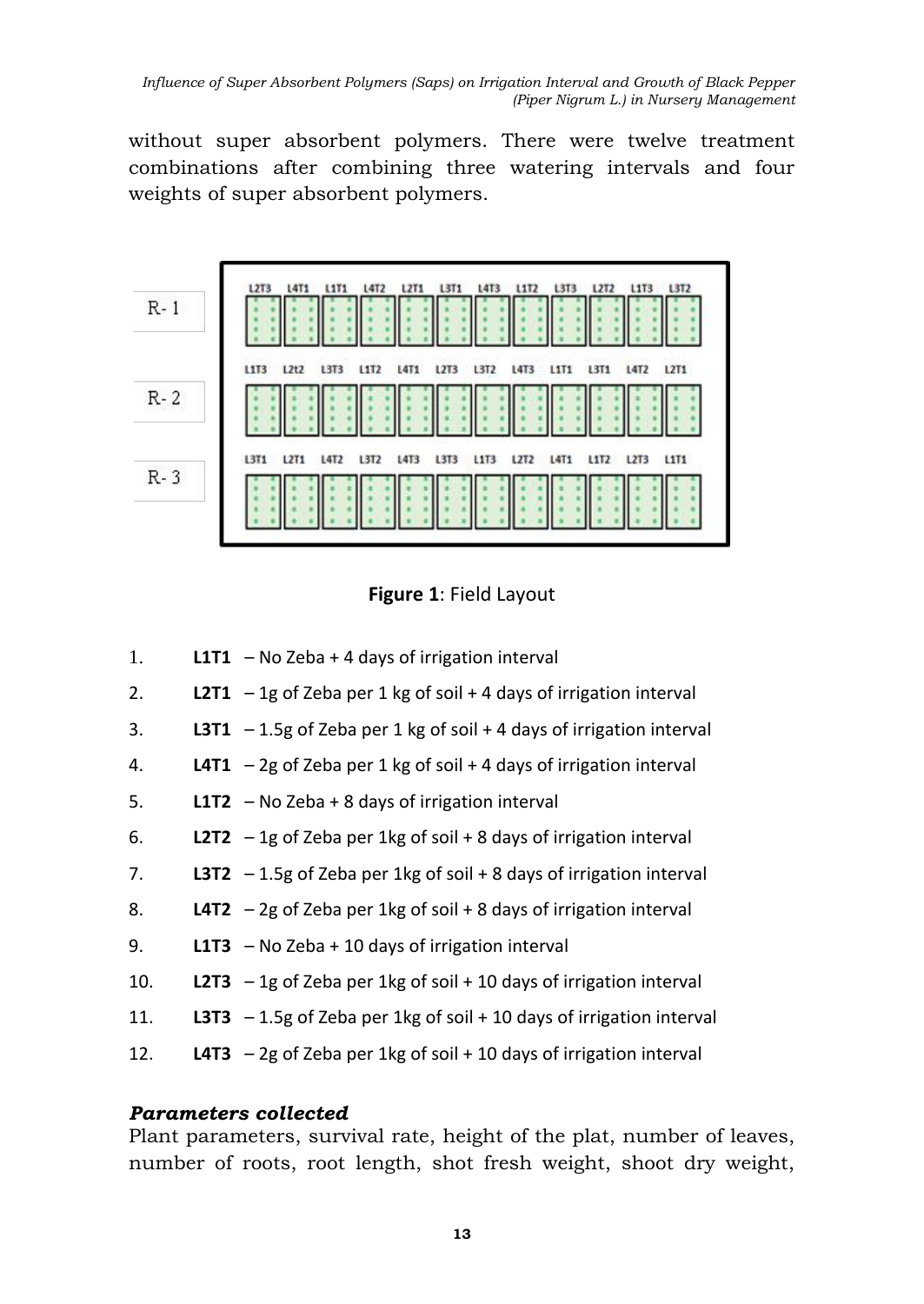root fresh weight, root dry weight, root volume and leaf temperature were taken  $1 \frac{1}{2}$ ,  $2, 2\frac{1}{2}$ ,  $3, 3\frac{1}{2}$ , months after planting.

### *Observation of Plant Parameters*

All the following data (Table 01) were subjected to Analysis of Variance (ANOVA) using SAS software package. Mean separation was done by Least Significant Difference Test (LSDT) at 0.05 level of probability.

| Parameters  | Measurement techniques                         | Units         |
|-------------|------------------------------------------------|---------------|
| collected   |                                                |               |
| Survival    | After opening the propagator, survival rate    | $\frac{0}{0}$ |
| rate        | was calculated for each treatment              |               |
| Height of   | Height of the plant was taken from randomly    | cm            |
| the plant   | selected two plants from each replicate by     |               |
|             | using a tape. Height was measured from base    |               |
|             | to tip of the plant.                           |               |
|             |                                                |               |
| Number of   | Number of new leaves of the plant was          |               |
| Leaves      | counted by randomly selected two plants from   |               |
|             | each replicate.                                |               |
| Number of   | Number of roots of the plant was taken by      |               |
| Roots       | using randomly selected two plants from each   |               |
|             | replicate and counted number of roots arisen   |               |
|             | from cutting surface.                          |               |
| Root length | Root length was measured using randomly        | $\rm cm$      |
|             | selected two plants from each replicates. Root |               |
|             | length was taken using grid method by using    |               |
|             | 1cm grid paper.                                |               |
|             | Root length(R) = Number of intercepts (N) $X$  |               |
|             | Length conversion factor                       |               |
|             | Length conversion factor for 1cm grid paper is |               |
|             | taken as 0.7857                                |               |
| Shoot fresh | Fresh weight of randomly selected two plants   | g             |
| weight      | from each replicate was measured by using      |               |
|             | electronic balancer.                           |               |
| Shoot dry   | Shoots of plants were put in to the oven in    | g             |

**Table 1**: Plant parameters and the methods of measurement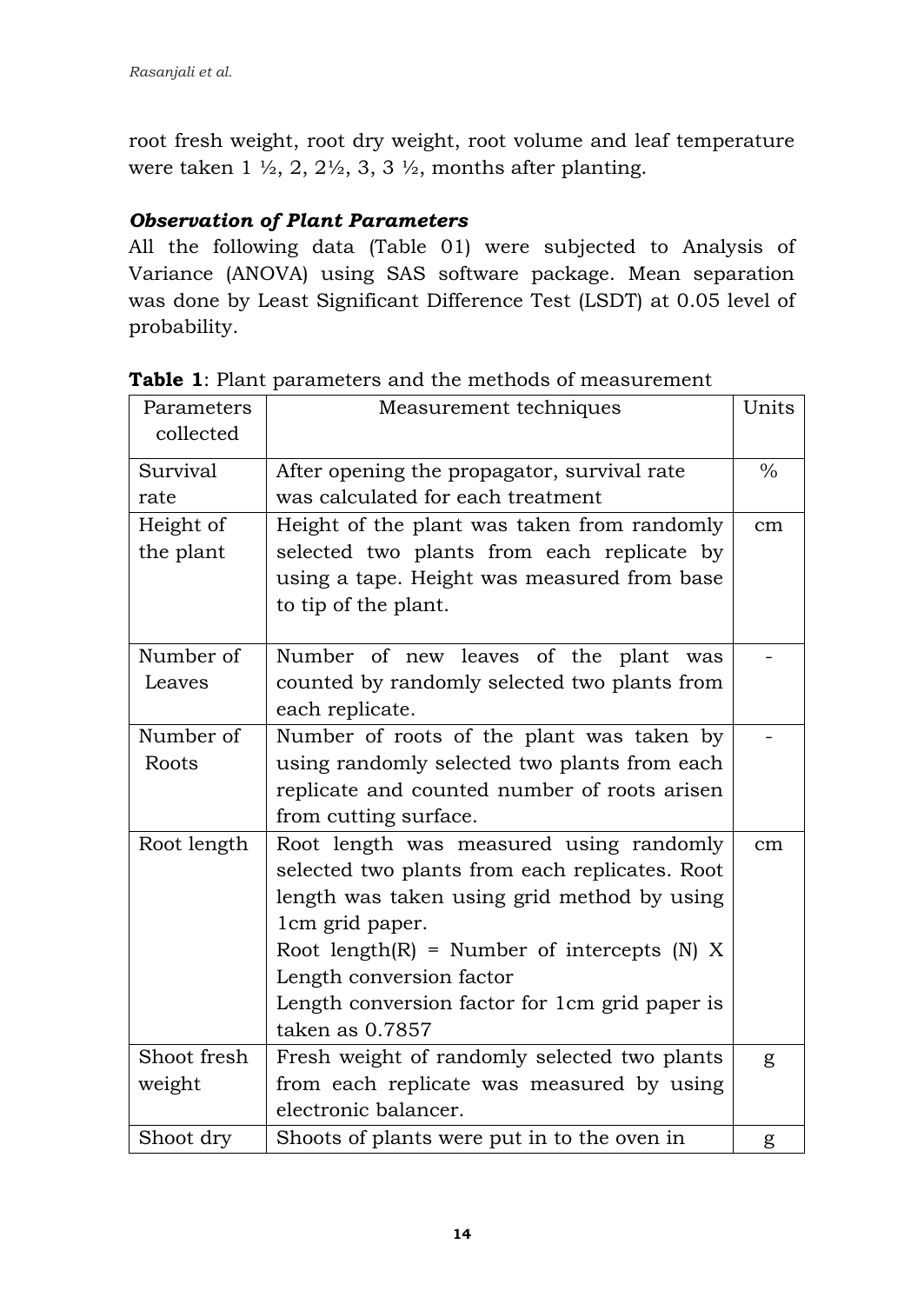*Influence of Super Absorbent Polymers (Saps) on Irrigation Interval and Growth of Black Pepper (Piper Nigrum L.) in Nursery Management*

| weight      | 70 °C temperature until weights of the shoots           |                 |
|-------------|---------------------------------------------------------|-----------------|
|             | became constant.                                        |                 |
| Root fresh  | Root fresh weight of randomly selected two              | g               |
| weight      | plants from each replicate was measured by              |                 |
|             | using electronic balancer.                              |                 |
| Root dry    | Dry weight of roots was obtained by putting in          | g               |
| weight      | to oven at $70 \degree$ C temperature until the weights |                 |
|             | of roots became constant.                               |                 |
| Root        | Root volume was measured using 100 ml                   | cm <sup>3</sup> |
| volume      | gravimetric bottle                                      |                 |
| Leaf        | Leaf temperature was measured of randomly               | 0 <sub>C</sub>  |
| temperature | selected two plants from each replicate using           |                 |
|             | Infrared thermometer.                                   |                 |

# **Results and Discussion**

#### *1. Growth parameters*

#### *Plant survivability*

According to the Figure 2, treatment 2g of Zeba with 4 days irrigation interval (L4T1) showed the highest percentage of survivability (95%). The second and third highest survivability were observed in 1.5g of Zeba with 4 days irrigation interval (L3T1) and 2g of Zeba with 8 days irrigation interval (L4T2) treatment respectively. The treatment that consisted of no Zeba with a 10-day irrigation interval (L1T3) showed the lowest percentage of survivability (78.33%). High weight of Zeba (2g, 1.5g) with 4 days of irrigation interval and 8 days of irrigation interval were very effective. Survivability of all the treatments without Zeba showed lower survivability percentage with all irrigation intervals.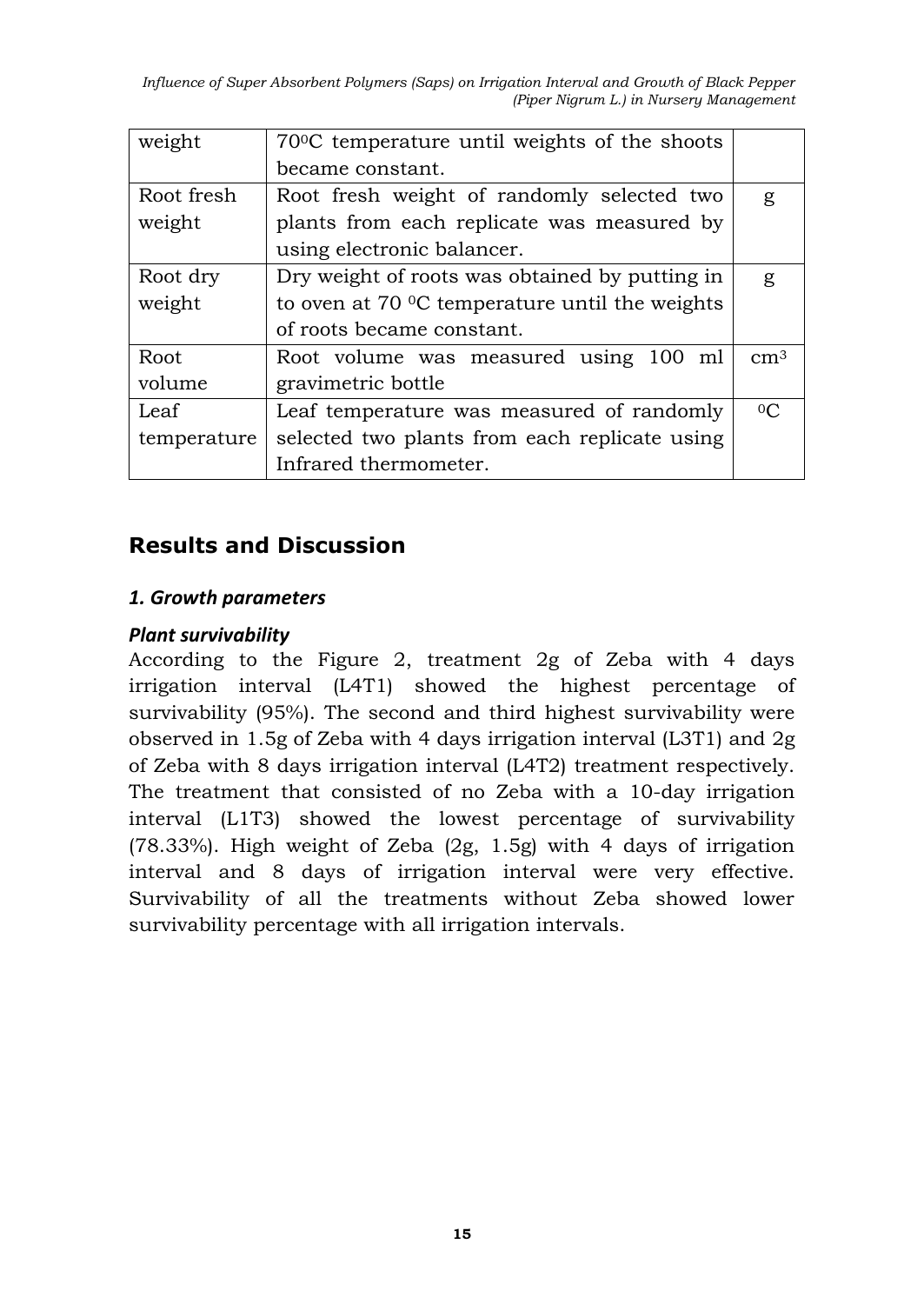



(Treatments are significantly different if they do not share a letter (s) in common adjusted P value < 0.05)

# *Plant height*

Plant height showed an increasing trend from  $2<sup>nd</sup>$  month to 3  $\frac{1}{2}$ month after planting. The treatment consisted of 2g of Zeba with 4 days irrigation interval (L4T1) and showed the highest plat height but it was not significantly different from 1.5g of Zeba with 4 days irrigation interval (L3T1) and 2g of Zeba with 8 days irrigation interval (L4T2) treatments. The treatment that consisted of no Zeba with 10-day irrigation interval  $(L1T3)$  showed the significantly  $(0.05)$ lowest plant height (Table 2). All the treatments with Zeba showed better performances than the treatments without Zeba. Atiyea *et al.,* (2013) reported that application of super absorbent polymers increases plant height and agreeed with the results of this research. Therefore, high weights of Zeba positively influence the plant height. All the treatments with longer irrigation interval resulted in lower height of the plants. Yang *et al* (2006) reported that reduction in water supply caused decrease in cell elongation. Furthermore Yang *et al.,* (2006) and Haji Hassani *et al*., (2011) reported that drought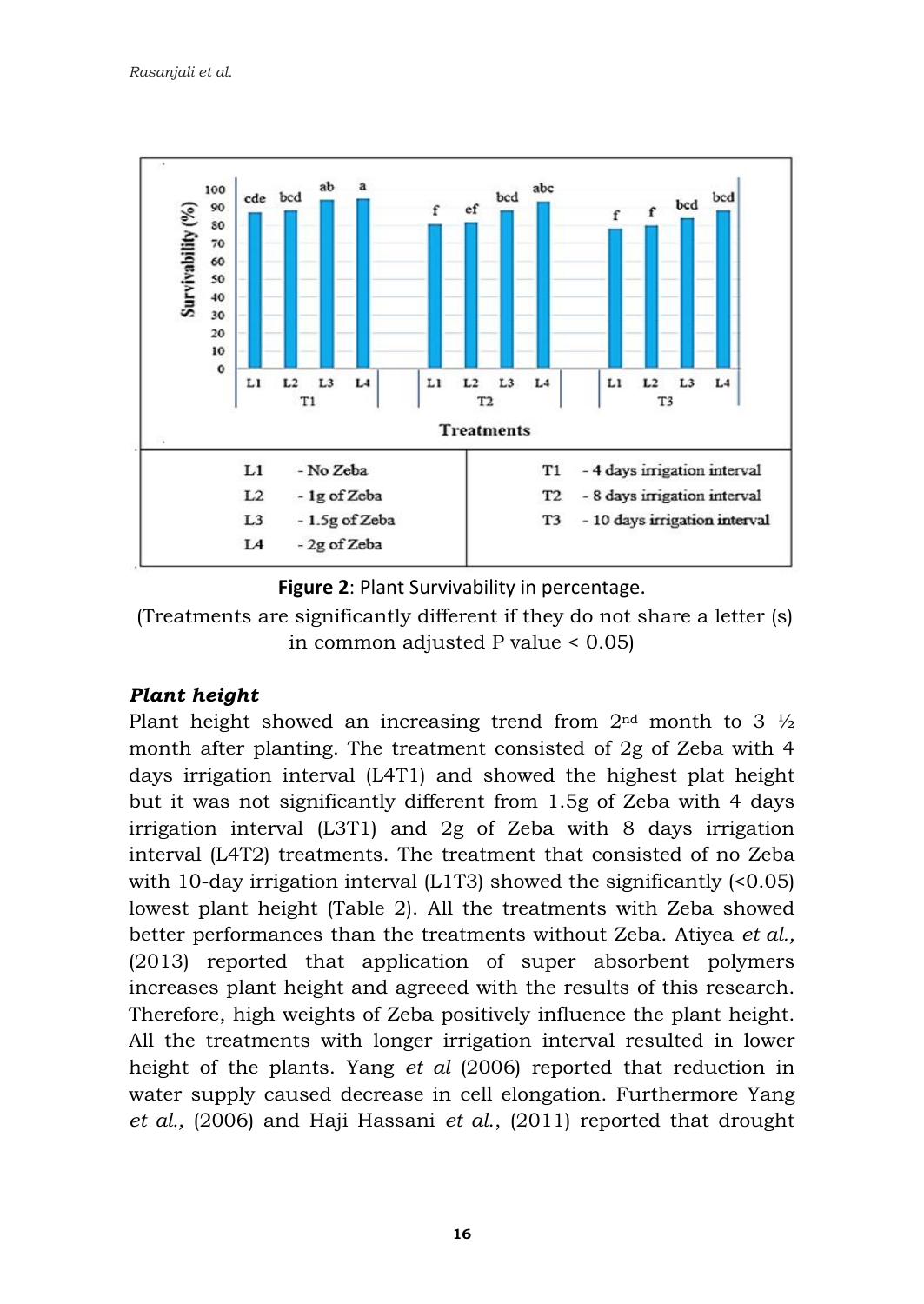stress via reduction in cell turgidity, cell growth, cell volume and number of stem cells reduced plant height.

Plant height was a dependable variable and according to the interaction analysis plant height varied with both factors, irrigation interval and Zeba weight. Therefore, there was a significant interaction effect (P<0.05) in treatment combination (Zeba\*Irrigation interval). Keshavars *et al*., (2012) also reported that various irrigation interval and super absorbent levels had significant effects on plant height.

# *Width of the leaf*

Width of the leaf showed an increasing trend from  $2<sup>nd</sup>$  month to 3  $\frac{1}{2}$ month after planting. The treatment consisted 2g of Zeba with 4 days irrigation interval (L4T1) and showed the highest leaf width (Table 2). However, it was not significantly different from 2g of Zeba with 8 days irrigation interval (L4T2) treatment and 1.5 g of Zeba with 4 days irrigation interval (L3T1) treatment. The treatment that consisted of no Zeba with 10-day irrigation interval (L1T3) showed the lowest leaf width. It could be due to the influence of soil moisture deficit. This result agrees with Keshavars *et al*., (2012) reporting that drought stress reduced the individual leaf size. Therefore, when irrigation interval was extended it resulted in leaves with low width and also all the treatments without Zeba resulted in lower width of leaf due to moisture stress to the plant. Therefore, the width of leaf was decreased in treatments in the following order; L4T1  $\geq$  L4T2  $\geq$ L3T1. According to the interaction analysis, width of the plant leaf varied according to both factors; irrigation interval and Zeba weight. Therefore, there was a significant interaction effect  $(P<0.05)$  in Zeba\* Irrigation interval (treatment combination).

# *Number of leaves*

The number of leaves showed an increasing trend from  $2<sup>nd</sup>$  month to 3 ½ month after planting. The treatment consisted of 2g of Zeba with 4 days irrigation interval (L4T1) and showed the highest number of leaves (Table 2). However, it was not significantly different from the treatments of 2g of Zeba with 8 days irrigation interval (L4T2) and 1.5g of Zeba with 4 days irrigation interval (L3T1). The treatment that consisted of no Zeba with 10-day irrigation interval (L1T3)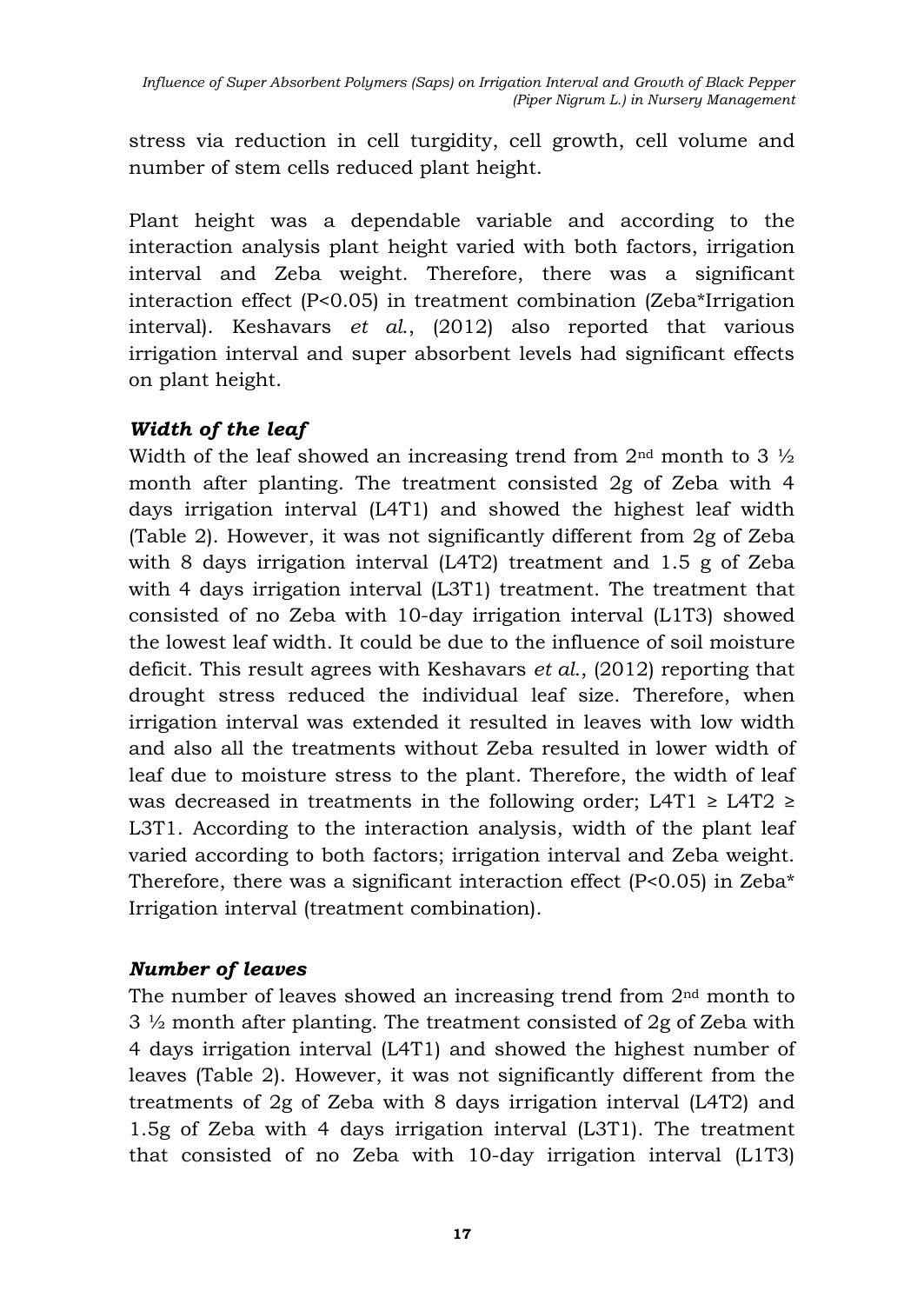showed the lowest number of leaves. The number of leaves became low when irrigation interval was extended. This result agrees with Keshavars *et al*., (2012) finding as the number of leaves diminished with increase of the water deficit. Treatments of L4T1, L4T2 and L3T1 treatments were observed to be better treatments due to the high content of SAPs and suitable irrigation interval which provided enough moisture for plant growth and increased leaf number. The interaction effect of Zeba and irrigation interval significantly affected the dependable variable (P<0.05).

### *Shoot fresh weight*

Shoot fresh weight showed an increasing trend from 2nd month to 3  $\frac{1}{2}$  month after planting. The treatment of 2g of Zeba with 4 days irrigation interval (L4T1) showed the highest shoot fresh weight and it was not significantly different from 1.5g of Zeba with 4 days irrigation interval (L3T1), and 2g of Zeba with 8 days irrigation interval (L4T2) treatments (Table 2). The treatment that consisted of with 10-day irrigation interval (L1T3) showed the significantly (P<0.05) lowest shoot fresh weight. Doraji *et al*., (2005) and Abayomi *et al*., (2002) reported that crop growth rate decreased with the increase of water stress as well as crop growth rate increased with increasing amount of SAPs in soil. The shoot fresh weight varied according to both factors and interaction effect of Zeba and the irrigation interval was significant (P<0.05).

### *Shoot dry weight*

Shoot dry weight showed an increasing trend from  $2<sup>nd</sup>$  month to 3  $\frac{1}{2}$ months after planting. The treatment L4T1 (2g of Zeba with 4 days irrigation interval) showed the highest shoot dry weight. However, it was not significantly different from 1.5g of Zeba with 4 days irrigation interval (L3T1) and 2g of Zeba with 8 days irrigation interval (L4T2) treatments. The treatment that consisted of no Zeba with 10-day irrigation interval (L1T3) showed the significantly (P<0.05) lowest shot dry weight (Table 2). Treatments with 2g and 1.5g of Zeba showed higher shoot dry weights than other treatments. These research findings can be justified with the Earl and Davis (2003) findings. They reported that active  $O_2$  causes damages to the cellular membranes under water stress conditions because of lipids peroxidization. Therefore, it finally leads to decrease of the plant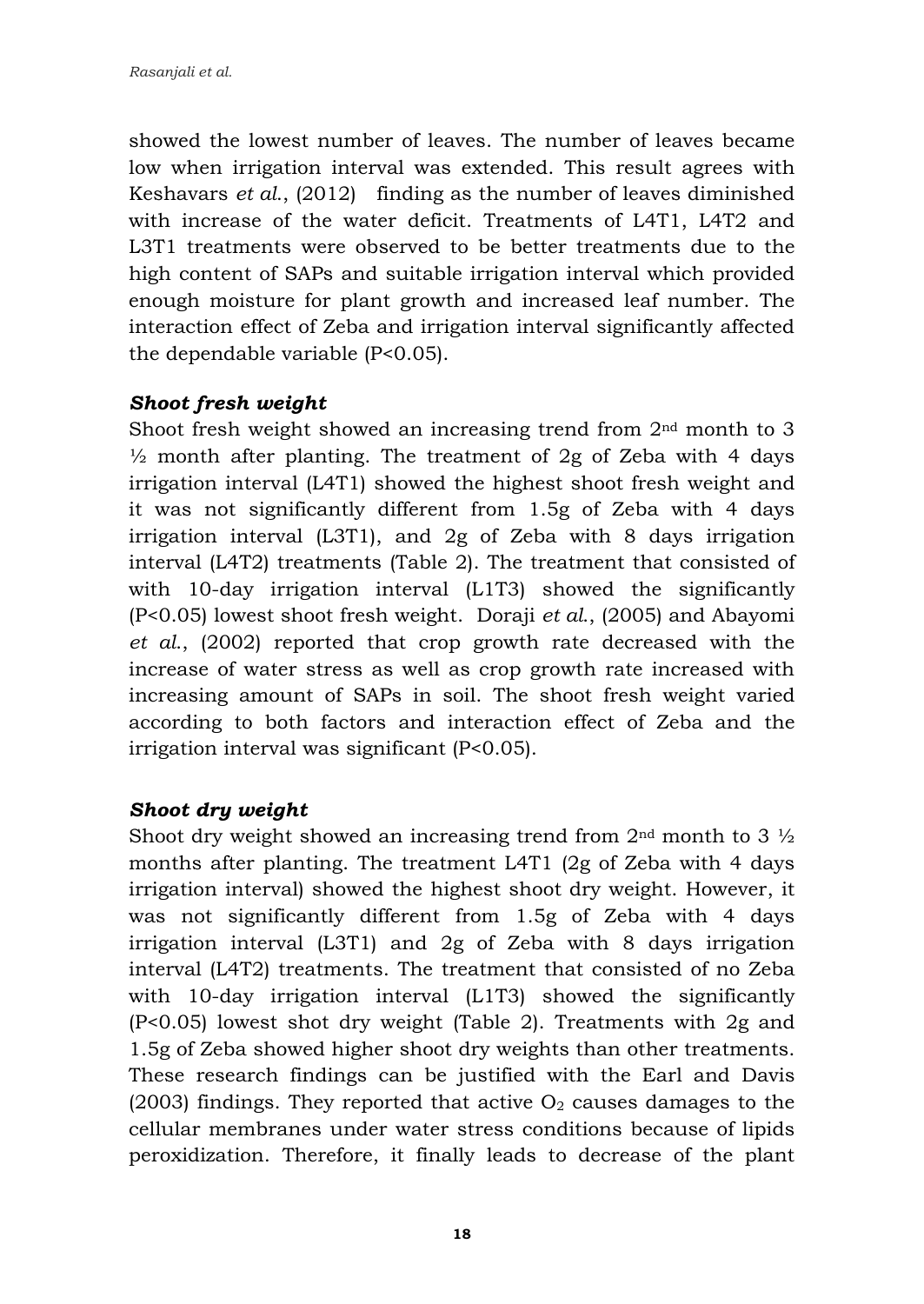chlorophyll content and results in reduced dry matter content of plant. According to the interaction analysis, dry weight of shoots varied according to both factors and interaction effect of Zeba and the irrigation interval was significant (P<0.05).

| ີ<br><b>Treatments</b>        | Plant              | ⊥ ⊥<br>Leaf        | <b>Number</b>       | <b>Shoot</b>       | <b>Shoot</b>       |
|-------------------------------|--------------------|--------------------|---------------------|--------------------|--------------------|
|                               | height             | width              | of                  | fresh              | dry                |
|                               | (cm)               | (cm)               | <b>Leaves</b>       | weight             | weight             |
|                               |                    |                    |                     | (g)                | (g)                |
| L1T1                          | 9.167 <sup>d</sup> | 4.533e             | 2.166 <sup>d</sup>  | 3.157e             | 0.376e             |
| L1T2                          | 5.467g             | 3.967f             | 2.333 <sup>cd</sup> | 2.181g             | $0.083$ g          |
| L1T3                          | 2.833h             | 2.417 <sup>h</sup> | 1.333e              | 1.711h             | 0.032 <sup>h</sup> |
| L2T1                          | 10.233c            | 5.183 <sup>d</sup> | 3.166 <sup>b</sup>  | 4.286c             | 0.427 <sup>d</sup> |
| L <sub>2</sub> T <sub>2</sub> | 7.083 <sup>e</sup> | 4.533e             | 2.166d              | 3.713 <sup>d</sup> | 0.278f             |
| L <sub>2</sub> T <sub>3</sub> | 5.983f             | 3.083g             | 1.333 <sup>e</sup>  | 2.763f             | 0.0938             |
| L3T1                          | 13.016a            | 7.517a             | 4.666a              | 5.300a             | $0.688a^{b}$       |
| L3T <sub>2</sub>              | 8.983 <sup>d</sup> | 6.567 <sup>b</sup> | 3.000 <sub>bc</sub> | 3.808 <sup>d</sup> | 0.509c             |
| L3T3                          | 7.083e             | 5.733c             | $2.000$ de          | 2.142s             | 0.273f             |
| L <sub>4</sub> T <sub>1</sub> | 13.066a            | 7.767a             | 4.666a              | 5.327a             | 0.698a             |
| L <sub>4</sub> T <sub>2</sub> | 12.900a            | 7.550a             | 4.000a              | 5.232a             | 0.693a             |
| L <sub>4</sub> T <sub>3</sub> | 12.300b            | 6.217 <sup>b</sup> | 3.000 <sub>bc</sub> | 4.840b             | 0.658 <sup>b</sup> |
| Irrigation interval           | P < 0.05           | P < 0.05           | P < 0.05            | P < 0.05           | P < 0.05           |
| Zeba rate                     | P < 0.05           | P < 0.05           | P < 0.05            | P < 0.05           | P < 0.05           |
| Irrigation                    | P < 0.05           | P < 0.05           | P < 0.05            | P < 0.05           | P < 0.05           |
| interval*Zeba                 |                    |                    |                     |                    |                    |
| rate                          |                    |                    |                     |                    |                    |
| $CV\%$                        | 2.167              | 3.414              | 13.863              | 3.579              | 3.957              |

**Table 2:** Combined effect of irrigation interval and Zeba rate on the growth parameters of Black pepper

L1: 0 g of Zeba, L2: 1 g of Zeba, L3: 1.5 g of Zeba, L4: 2g of Zeba, T1: 4 day, T2: 8 day, T3: 10 day

# *Root length*

The root length showed an increasing trend from  $2<sup>nd</sup>$  month to 3  $\frac{1}{2}$ month after planting. The treatment of 2g of zeba with 4 days irrigation interval (L4T1) showed the longest root length (Table 3). However, it was not significantly different from 1.5g of Zeba with 4 days irrigation interval (L3T1) and 2g of Zeba with 8 days irrigation interval (L4T2) treatments. The treatment that consisted of no Zeba with 10-day irrigation interval (L1T3) showed the lowest root length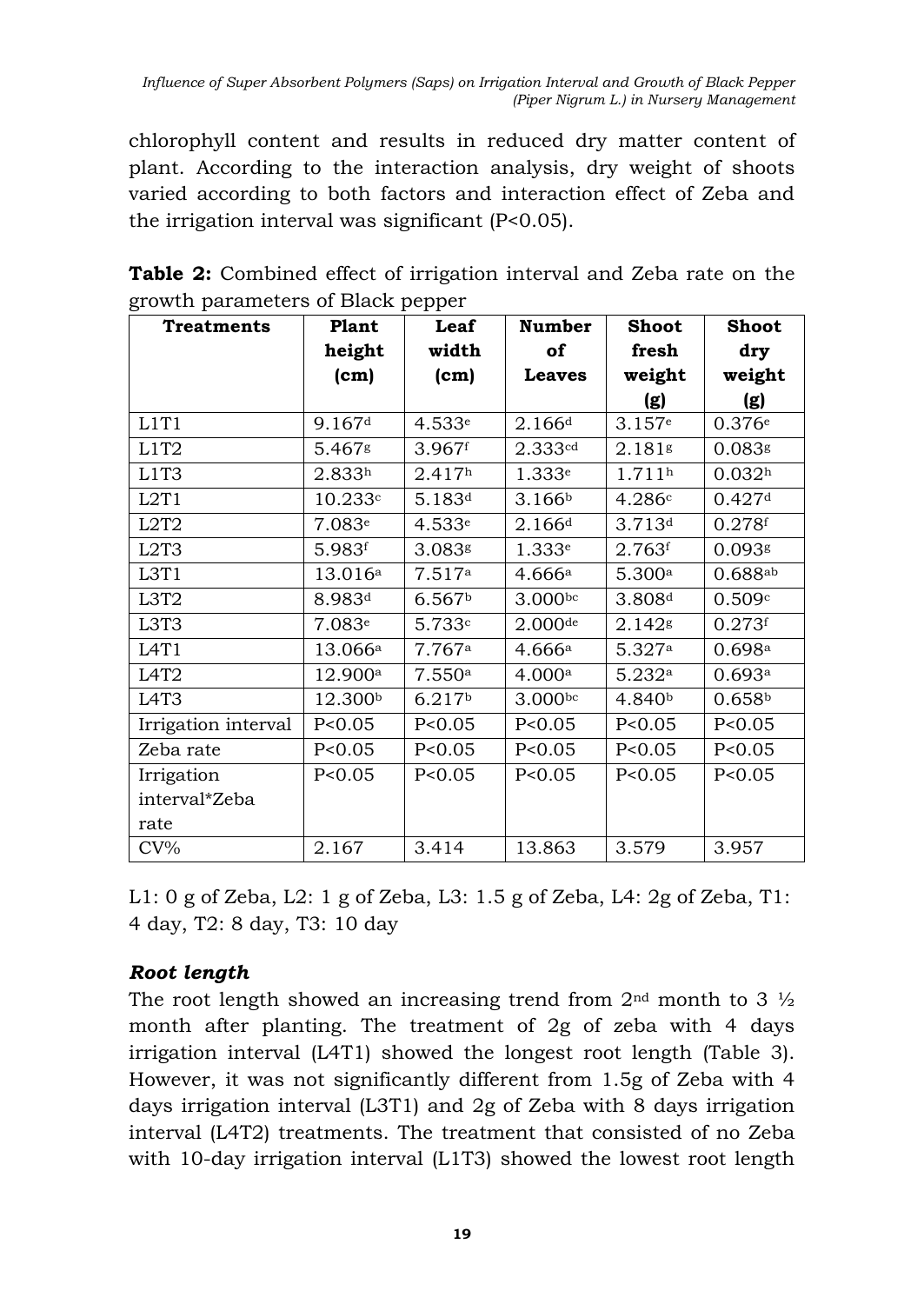(Table 3). Root length varied according to both factors and interaction effect of Zeba and irrigation interval (Zeba\*Irrigation interval) was significant (P<0.05).

#### *Root volume*

The root volume showed an increasing trend from  $2<sup>nd</sup>$  month to 3  $\frac{1}{2}$ month after planting. The treatment of 2g of Zeba with 4 days irrigation interval (L4T1) showed the highest root volume. However, it was not significantly different from 1.5g of Zeba with 4 days irrigation interval (L3T1) treatment, 2g of Zeba with 8 days irrigation interval (L4T2) treatment and 2g of Zeba with 10 days irrigation interval (L4T3) treatment. The treatment that consisted of no Zeba with 10-day irrigation interval (L1T3) showed the lowest root volume (Table 3). The treatments which consisted of 1.5g and 2g of Zeba levels showed higher root volume in all irrigation intervals when compared with other treatments. Application of Zeba was more effective than control treatments. Extending irrigation interval resulted in lower root volume.

| <b>Treatments</b>             | Root length         | Root volume            |
|-------------------------------|---------------------|------------------------|
|                               | (cm)                | $\text{(cm}^3\text{)}$ |
| L1T1                          | 30.433e             | 0.578d                 |
| L <sub>1</sub> T <sub>2</sub> | 15.500s             | $0.407$ de             |
| L1T3                          | 10.306 <sup>h</sup> | 0.284e                 |
| L2T1                          | 35.033 <sup>d</sup> | 0.864c                 |
| L <sub>2</sub> T <sub>2</sub> | 30.163e             | 0.536 <sup>d</sup>     |
| L <sub>2</sub> T <sub>3</sub> | 18.595f             | $0.3715$ de            |
| L3T1                          | 41.118 <sup>a</sup> | 1.206a                 |
| L3T <sub>2</sub>              | 39.146 <sup>b</sup> | $0.963$ bc             |
| L3T3                          | 29.152e             | 0.586 <sup>d</sup>     |
| L <sub>4</sub> T <sub>1</sub> | 41.093a             | 1.221a                 |
| L <sub>4</sub> T <sub>2</sub> | 40.856a             | 1.208 <sup>a</sup>     |
| L <sub>4</sub> T <sub>3</sub> | 37.066c             | $1.190$ ab             |
| Irrigation interval           | P < 0.05            | P < 0.05               |
| Zeba rate                     | P < 0.05            | P < 0.05               |
| Irrigation interval*Zeba rate | P < 0.05            | P < 0.05               |
| $CV\%$                        | 2.473               | 15.25                  |

**Table 3**: Combined effect of irrigation interval and Zeba rate on root length and root volume of black pepper plant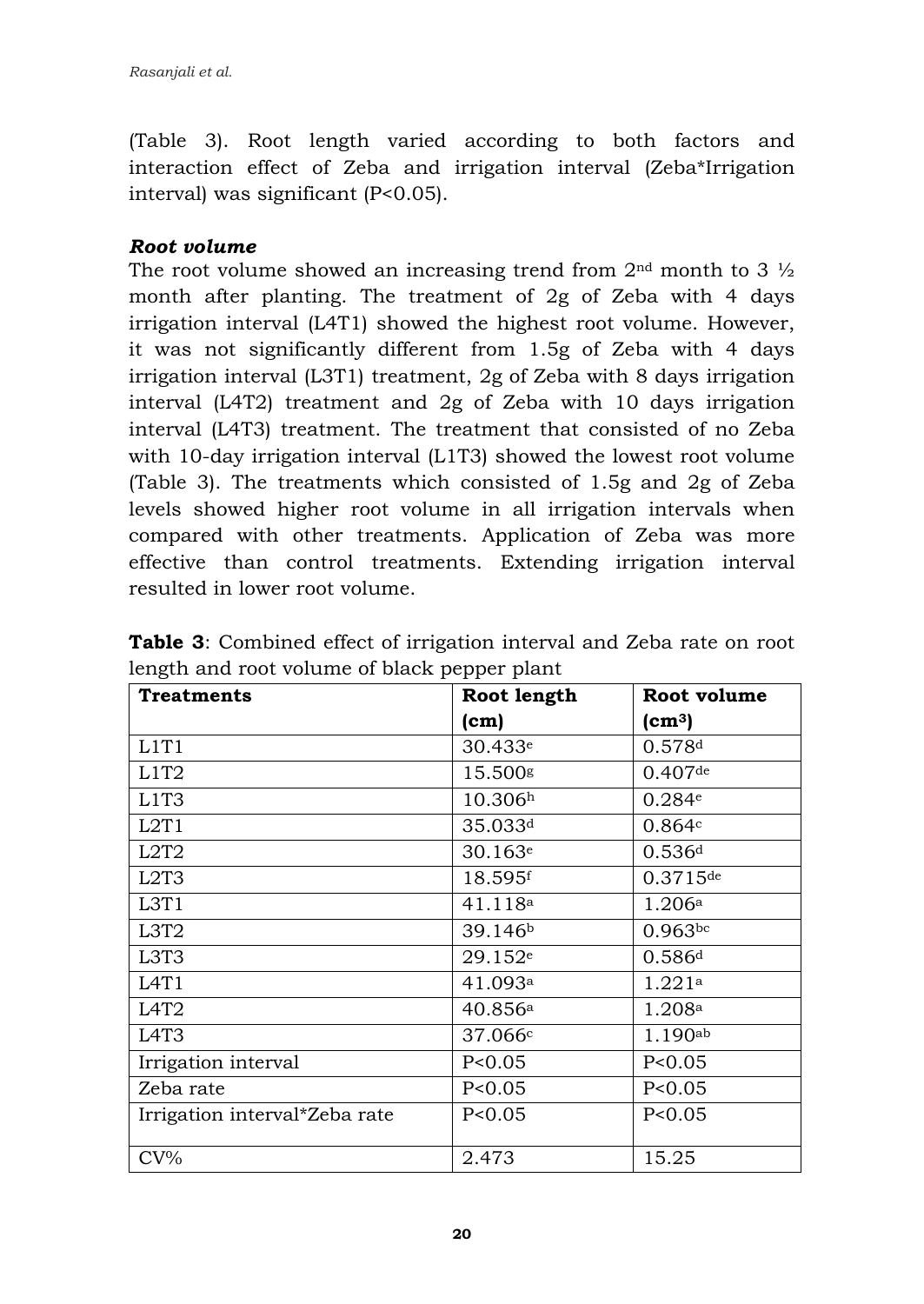*Influence of Super Absorbent Polymers (Saps) on Irrigation Interval and Growth of Black Pepper (Piper Nigrum L.) in Nursery Management*

L1: 0 g of Zeba, L2: 1 g of Zeba, L3: 1.5 g of Zeba, L4: 2g of Zeba, T1: 4 day, T2: 8 day, T3: 10 day

Root volume varied according to both factors and interaction effect of Zeba and irrigation interval (Zeba\*Irrigation interval) was significant  $(P<0.05)$ .

### *Leaf temperature*

The Treatment that consisted of no Zeba with 10-day irrigation interval (L1T3) showed the highest leaf temperature (Figure 3) and it could be due to high moisture stress to the plant. The treatment of 2g of Zeba with 4 days irrigation interval (L4T1) showed the lowest leaf temperature. However, it was not significantly different from 2g of Zeba and 8 days irrigation interval (L4T2) and 2g Zeba and 10 days irrigation interval (L4T3). Therefore, treatments without Zeba and longer irrigation interval resulted in the increase of leaf temperature. When Zeba was present, moisture stress was relatively low.



**Figure 3:** Leaf temperature 3  $\frac{1}{2}$  months after planting

Treatments are significantly different if they do not share a letter (s) in common adjusted P value < 0.05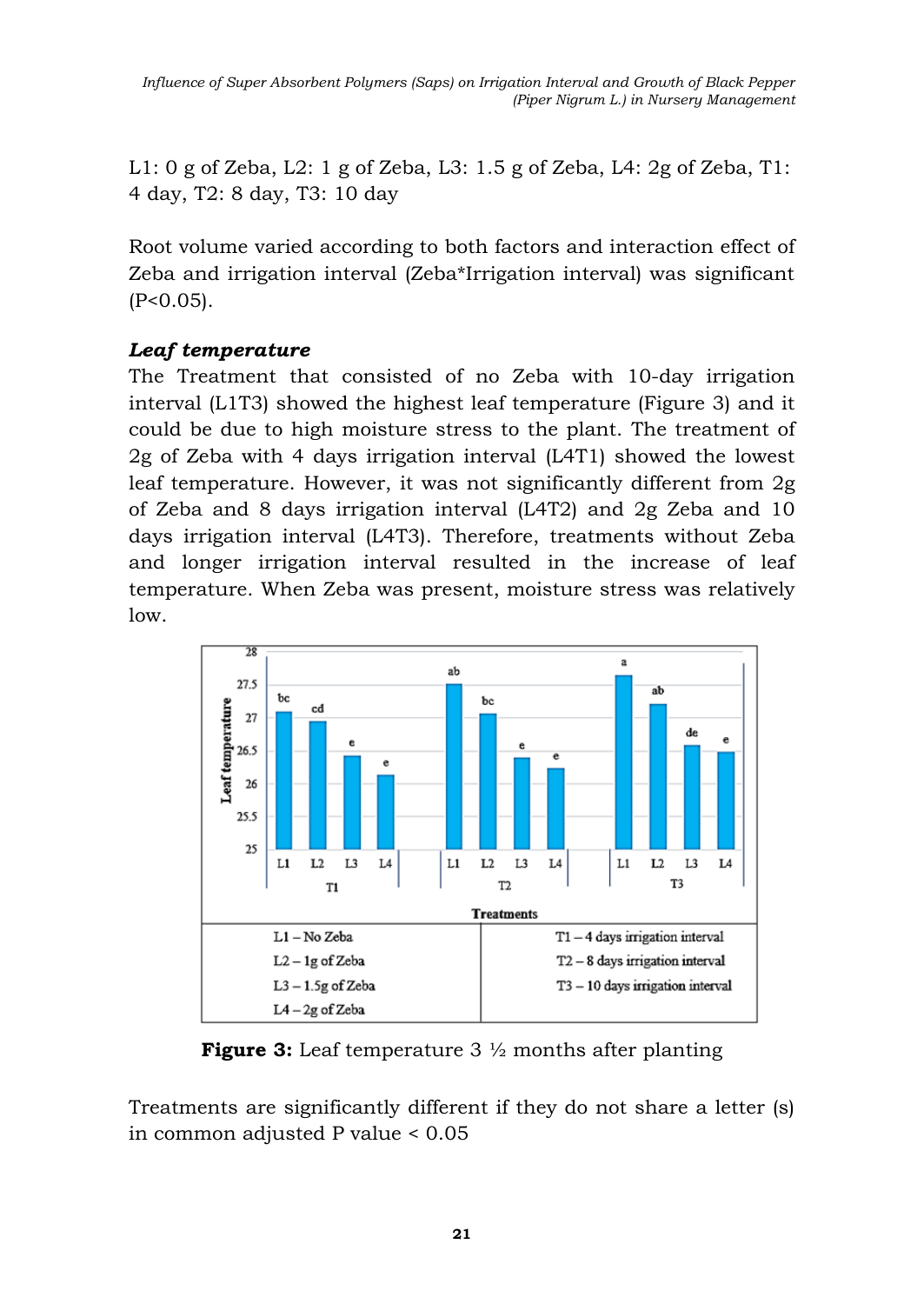### *Cost Benefit analysis*

According to Table 4, Zeba cost increased with the weight of the Zeba used. Similarly, irrigation cost decreased with increase in irrigation interval. When the price of the pepper plant was 30 rupees (current price in Kurunegala (2017)), the highest income was obtained in treatment of 2g of Zeba and 4 days irrigation interval (L4T1). But when the profit was considered the best treatment was 2g of Zeba and 8 days irrigation interval (L4T2). Therefore, the use of Zeba helps to increase the irrigation interval from alternative days to 8-day irrigation interval which would be helpful in a drought situation.

|                               | Cost for<br>plants | Cost for<br>Treatments Zeba/1000irrigation/1000<br>plants | Gross income<br>per 1000<br>plants | Profit (Gross<br>income-cost for<br>Zeba and<br><i>irrigation</i> ) |
|-------------------------------|--------------------|-----------------------------------------------------------|------------------------------------|---------------------------------------------------------------------|
| L1T1                          |                    | 9000                                                      | 26250                              | 17250                                                               |
| L1T2                          |                    | 4500                                                      | 24099                              | 19599                                                               |
| L1T3                          |                    | 3600                                                      | 23499                              | 19899                                                               |
| L2T1                          | 1500               | 9000                                                      | 26490                              | 15990                                                               |
| L2T2                          | 1500               | 4500                                                      | 24500                              | 18500                                                               |
| L <sub>2</sub> T <sub>3</sub> | 1500               | 3600                                                      | 24000                              | 18900                                                               |
| L3T1                          | 2250               | 9000                                                      | 28230                              | 16980                                                               |
| L3T2                          | 2250               | 4500                                                      | 26490                              | 19740                                                               |
| L3T3                          | 2250               | 3600                                                      | 25250                              | 19400                                                               |
| L4T1                          | 3000               | 9000                                                      | 28500                              | 16500                                                               |
| L <sub>4</sub> T <sub>2</sub> | 3000               | 4500                                                      | 27990                              | 20490                                                               |
| L <sub>4</sub> T <sub>3</sub> | 3000               | 3600                                                      | 26490                              | 19890                                                               |

**Table 4.** Cost benefit analysis of the treatments

# **Conclusions and Recommendations**

Treatment with 2g of SAP with 4 days irrigation interval (L4T1) resulted in better plant performances than the other treatments. However, 2g of SAP with 8 days irrigation interval (L4T2) treatment and 1.5g of SAP with 4 days irrigation interval (L3T1) treatment were not significantly different from L4T1 treatment. Therefore, considering cost effectiveness, 2g of Zeba with 8-day irrigation interval (L4T2) is considered the best treatment to obtain promising results. All the treatments without Zeba showed poor plant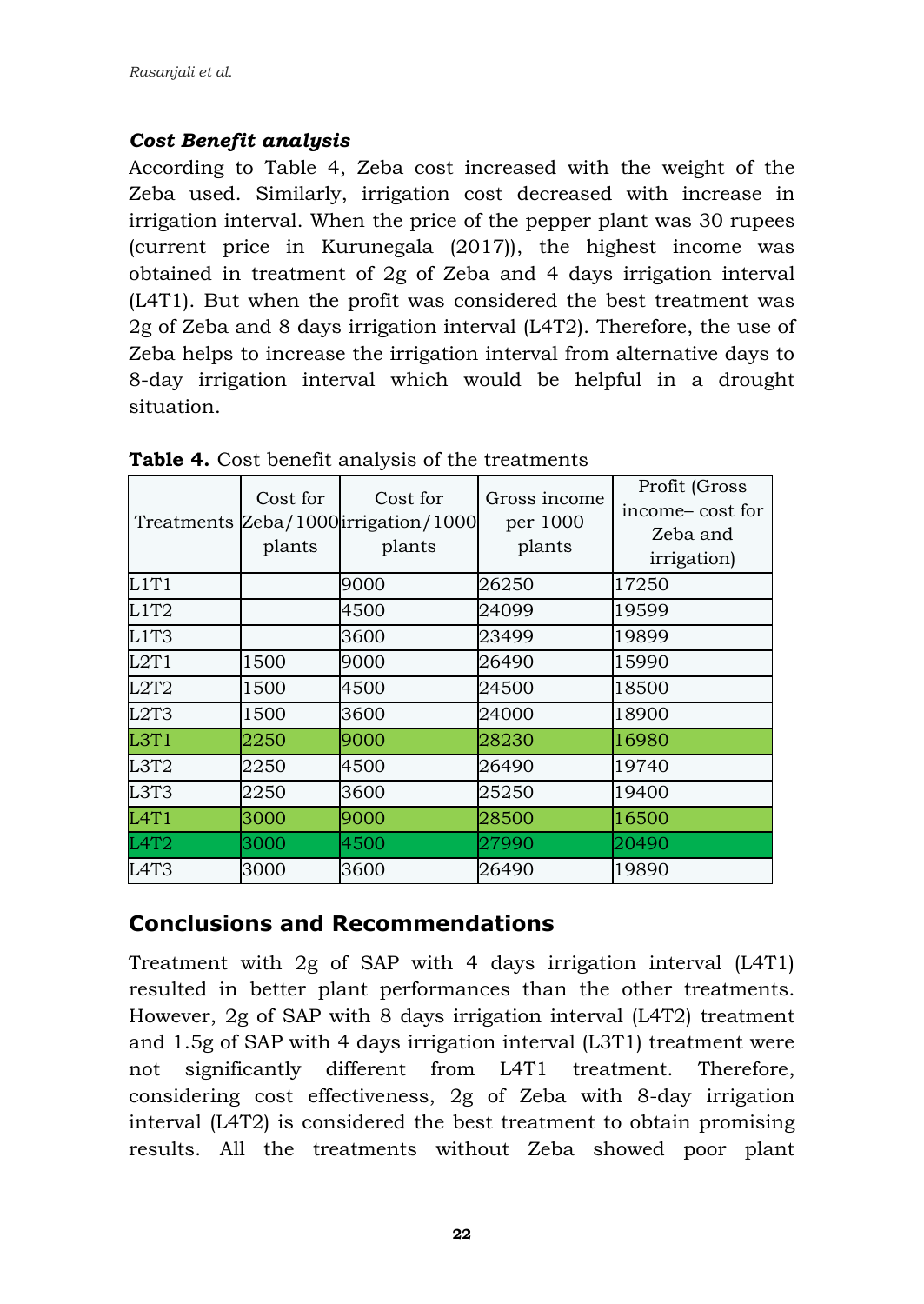performances. It could be due to the lack of soil moisture to the plant. Therefore, super absorbent polymers could be used successfully to overcome the water deficit when irrigation water is limited for Black pepper in nursery management.

# **Reference**

- Abayomi, Y. A., Aduloju, M. O., Egbewunmi, M. A., & Suleiman, B. O. (2002). Effect of soil moisture contents and rates of NPK fertilizer application on growth and fruit yields of pepper (*Capsicum spp*.) genotypes, *International Journal of Agi. Science*, Vol 2. No.7 pp.651-663.
- Allahdadi, I. (2002). Investigation the effect of superabsorbent hydrogels on reducing plant dry stress, 2nd Specialized Training Course and Seminar on the Application of Superabsorbent Hydrogels in Agriculture, Iran Polymer and Petrochemical Institute, Tehran, Iran.
- Atiyeh, O., & Ebrahim, G. M. (2013). The effect of different levels of irrigation with superabsorbent (SAP) treatment on growth and development of Myrobalan (*Prunus cerasifera*) seedlings, *African Journal of Agricultural Research*, vol. 8 (17), 1813-1816. <https://doi.org/10.5897/AJAR12.1649>
- Bita, C. E., & Gerats, T. (2013). Plant tolerance to high temperature in a changing environment: scientific fundamentals and production of heat tolerance crops. *Front. Plant Sci.* 4, 273. doi: 10.3389/fpls.2013.00273. https://doi.org/10.3389/fpls.2013.00273
- Climate change secretariat. (2010) strengthening capacity for climate change adaptation, ADB TA 7326 (SRI) Climate change secretariat ministry of Environment Colombo Sri Lanka.
- Cresswell, H. P., Green, T. W., MsKenzie, N. J. (2008). The adequacy of pressure plate apparatus for determining soil water retention, *Soil science society of America Journal,* Vol. 72 (issue 1), 41,<https://doi.org/10.2136/sssaj2006.0182>
- De Silva, C. S., Weatherhead, E. K., Knox, J. W. Rodrihuez-Diaz, & J. A. (2007). Predicting the impacts of climate change-A case study of paddy irrigation water requirements in Sri Lanka. *Journal of Agricultural Water Management* 93(2007)19-29. Elsevier Publishers, Amsterdam, Netherlands. <https://doi.org/10.1016/j.agwat.2007.06.0003>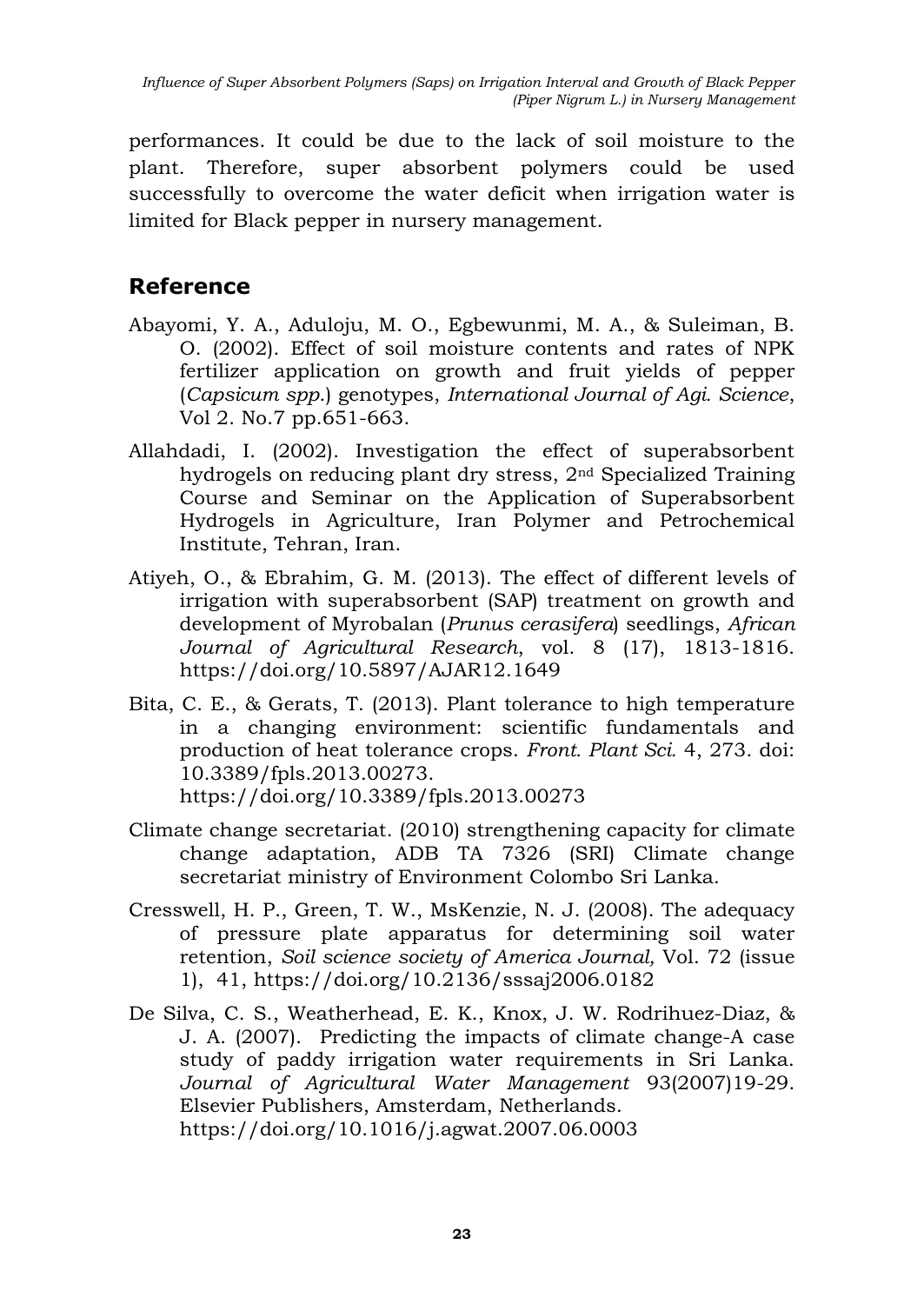- De Zoysa, M. & Inoue. M. (2014). Climate change impacts, agroforestry adaptation and policy environment in Sri Lanka. *Open Journal of Forestry,* Vol.04 No (05), Article ID: 50596, 17. https://doi.org/10.4236/ojf.2014.45049
- Department of Export Agriculture (2011) Black peer cultivation-Annual Report.
- Department of Export Agriculture. (2013). Black pepper cultivation-Annual Report.
- Department of Export Agriculture. (2015). Black Pepper Cultivation-Annual Report.
- Dishani, P. T. N. & De Silva, C. S. (2016). Present status of water availability for agricultural production in the dry zone of Sri Lanka and the possible adaptation measures- A case study in Rajangana-Anuradhapura. *Open University Research Sessions*  2016, 168-171.
- Dorji, K., Behboundian, M. H., Zegbe-Dominguez, J. A. (2005). Water relations, growth, yield and fruit quality of hot pepper under deficit irrigation and partial root zone drying. *Scientia Horticultural*, vol. 104, 137-149. <https://doi.org/10.1016/j.scienta.2004.08.015>
- Earl, H. J., & Davis, R. F. (2003). Effect of drought stress on leaf and whole canopy radiation use efficiency and yield of maize. *Agron. J.* 95: 688-696.<https://doi.org/10.2134/agronj2003.0688>
- Haji Hassani, N., Moradi Aghdam, A., Aliabadi Farahani, H., Hosseini, N., & Rassaei Far, M. (2011). Three forage yields and its components under water deficit condition on delay cropping in Khoy zone (Iran). *Advance in Environmental Biology,* 5 (5): 847-852.
- Hatfield, J. L., & Prueger, J. H. (2015). Temperature extremes: effect on plant growth and development. Weather and Climate Extremes, 10, 4-10. <https://doi.org/10.1016/j.wace.2015.08.001>
- Hutterman, A, Zommorodi, M., & Reise, K. (1999). Addition of hydrogels to soil for prolonging the survival of *Pinushalepensis* seedlings subjected to drought. Soil and Tillage Res. 50, 295- 304. https://doi.org/10.1016/jwace.2015.08.001
- Jiang, Y., & Huang, B. (2001). Effects of calcium on antioxidant activities and water relations associated with heat tolerance in two cool-season grasses. *J. Exp. Bot.* 52, 341–349. https://doi.org/10.1093/jexbot/52.355.341